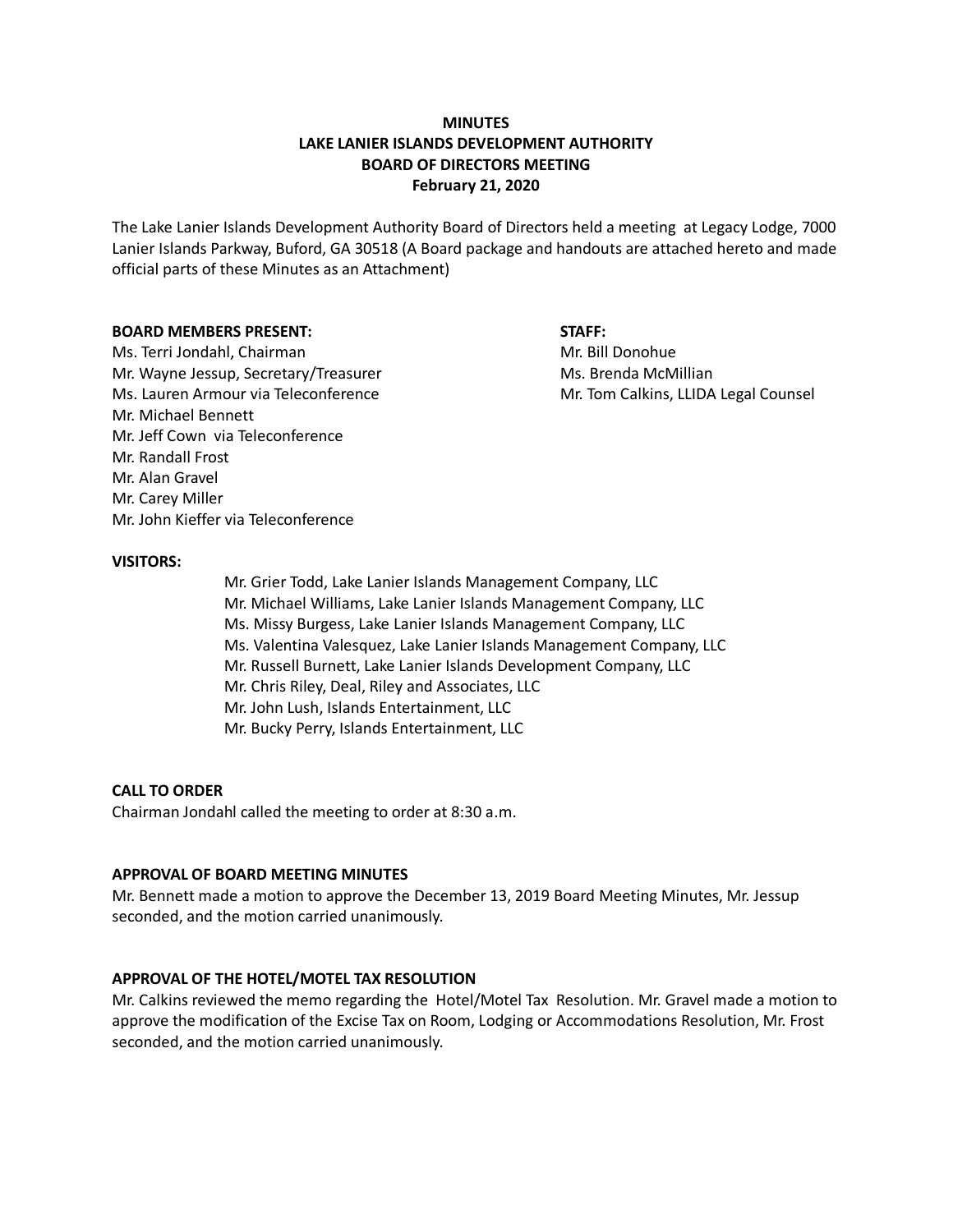LLIDA Board Meeting Minutes February 21, 2020 Page 2 of 3

## **APPROVAL OF THE DOCK MODIFICATION PLAN**

Mr. Donohue discussed the request from the USACE to modify the dock walkway that separates the cove from the swim area and beach to allow improved emergency access by boat. Mr. Miller made a motion to approve dock modifications to allow access to Big Beach by emergency personnel at 70% of the cost in an amount not to exceed \$100,000. Mr. Gravel seconded, and the motion carried.

## **APPROVAL OF THE FINANCIAL REPORTS**

Mr. Frost made a motion to approve the December 2019 and November 2019 financial reports as presented, Mr. Jessup seconded, and the motion carried.

Mr. Donohue discussed the Legislative efforts to extend the term of the LLIDA by 40 years, the Force Main project should be bid out no later than July, shoreline maintenance project is approved by the USACE and the lake level needs to be at or below 1068' to begin the work, current lake level is 1076', and the bank changeover should be completed by the end of the month.

Mr. Todd discussed the issues the lake level is causing for the golf course. Currently only able to play a modified 9 hole set up. 2019 was a strong year and 2020 is pacing ahead of 2019.

A letter was signed by all the Lake Lanier Region Representatives and Senators requesting an additional \$10M to be added to the \$6M that is the Governors' proposed budget

Mr. Todd updated the Board on the Hotel/Conference Center project. The project partners are working on an RFQ for a General Contractor.

Mr. Donohue discussed steps required by the GSFIC for use of GO Bonds proceeds .

Chairman Jondahl shared that Mr. Williams is very committed to this project.

Mr. Todd is working with GDOT on a grant for the beautification of 347 between the Islands and McEver Road. Also working on marketing plans for a relaunch of Lanier Islands.

Mr. Lush gave a report of the winter season extension and the slow down on projects due to rainfall.